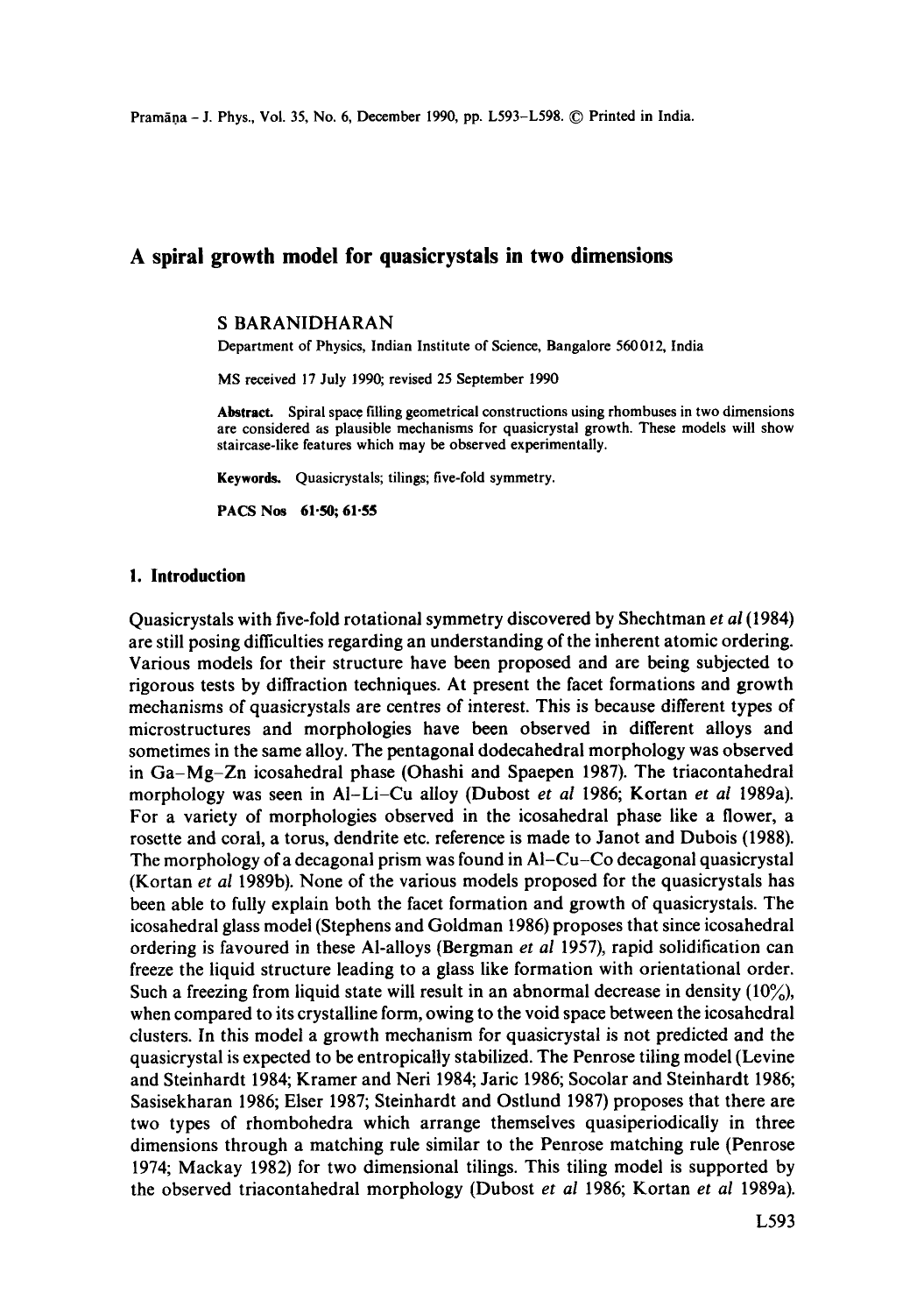While this model predicts that the quasicrystal can be energetically stabilized (Ingersent and Steinhardt 1989), the contents of the rhombohedra are not known and the origin of their formation has not been explained. The twinning model (Carr 1985; Field and Fraser 1985; Khan and Wibbeke 1988; Vecchio and Williams 1988; Anantharaman 1989; Pauling 1989) is reported to be inconsistent with experiments (Cahn *et al* 1986) although growth twins may form during spiral growth in some cases.

In this work we see that stacking of geometrical shapes like rhombuses in a spiral fashion can lead to peculiar features which are relevant to an atomistic growth of quasicrystals and which can be experimentally tested at the microscopic level.

#### **2. Spiral growth of rhombuses with five-fold symmetry**

Some of the simple spirals in two dimensions are given by,

- 1. reciprocal  $(r = a/\theta)$ ,
- 2. parabolic  $(r = a\sqrt{\theta})$ ,
- 3. Archimedian  $(r = a\theta)$ ,
- 4. Golden  $(r = a\theta^{\tau})$ ,
- 5. Logarithmic  $(r = ae^{b\theta})$  and
- 6. Exponential  $(r = a \log(b \theta))$ .

The generating functions are given in polar form where  $a, b$  are constants. Bursill *et al* (1987) have schematically shown the simple spirals and also introduced the concept of spiral lattices. A spiral lattice is a discrete set of points distributed on a continuous spiral according to a quantization rule. A spiral structure is thus a discrete set of unit cells decorating a spiral lattice. A successive stacking of the unit cells on the spiral lattice represents the growth of the spiral structure.

We use the Archimedian spiral to generate the spiral lattice. The quantization rule, given as  $\theta = 2\pi n/\alpha$  ( $\alpha$  is a constant), locates spiral lattice points at discrete values of  $\theta$ . The Archimedian spiral has been chosen in order to preserve linear variation in the spacings between various layers. There is no simple rule to associate a decoration at each spiral lattice point since there is an addition of intermediate lattice points with every layer (in other words the interval between adjacent  $\theta$  values decreases with increasing layers). This problem can be circumvented by finding the distance between successive spiral lattice points and then deciding on the number of unit cells.

For a quasicrystal, growth is represented by a stacking of the thick and the thin rhombuses (whose vertex angles are 72 and 36 degrees respectively) in a spiral arrangement. A few seeds around which growth can take place are shown in figure 1. Other seeds similar to those in figure 1 behave in a similar manner during the spiral growth. In figure 1 the sprouts are also shown. We see that there is more than one possible sprout for each seed. Just as in the growth of regular crystals the sprouts are held to the seed by surface tension. In figure 2, a systematic spiral growth of one particular seed is shown in detail. We see that starting from a seed with five-fold symmetry there are ten branches (or spiral arms) each of which grows over its neighbouring branch. In this stacking process we have tried to preserve the direction of growth clockwise at each step. In other words, the growth is 'left-handed'. In figure 2 one can see local regions where rhombuses are arranged in periodic segments. These 'staircase' like structures which become larger in size in large tilings lead to an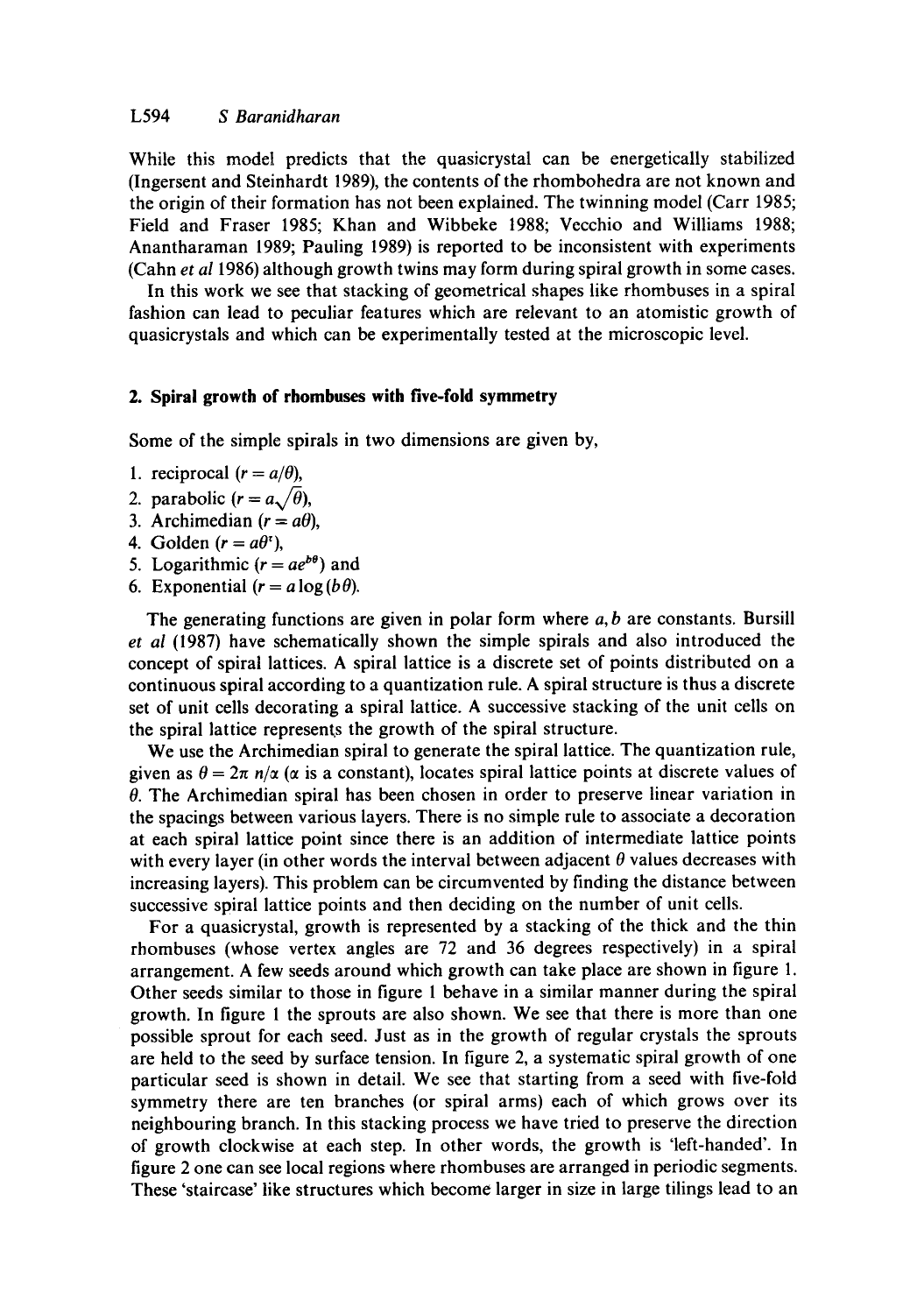

Figure 1. Some examples of nuclei (seeds) around which spiral growth can take place. The sprouts are shaded.



Figure 2. A star with five-fold symmetry is the nucleus. The ten armed growth results in staircases and an overall decagonal morphology.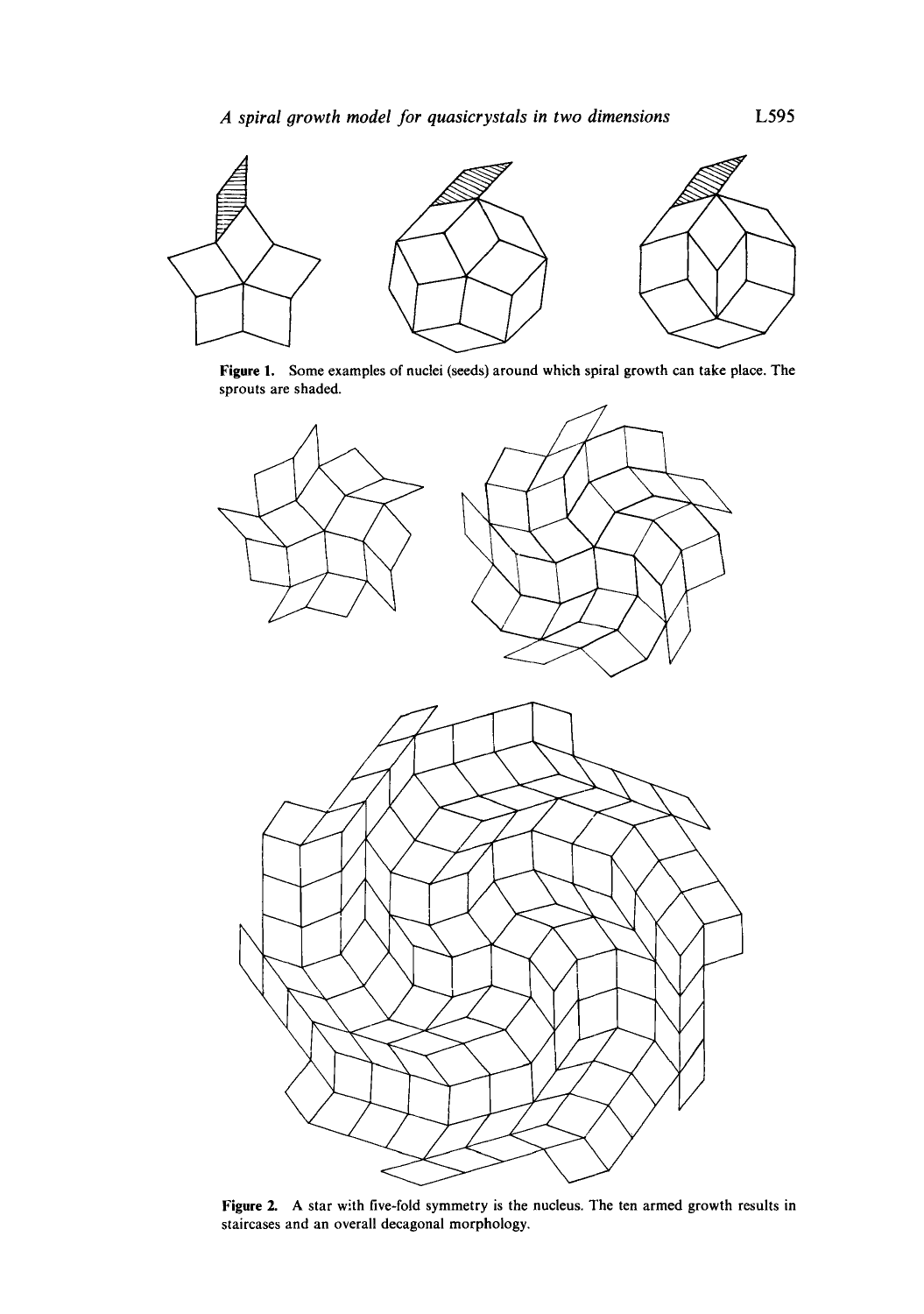

Figure 3. A closed decagon with five-fold symmetry is the seed. The growth is five branched and the morphology is a decagon.

overall decagonal morphology. The staircases can also be considered as finite sets of periodic leaflets in a growing branch.

Spiral growth has been attempted on different seeds. Figure 3 illustrates the growth of a seed which is a closed decagon with five-fold symmetry. While there are five growing branches, the morphology of the structure is a decagon. There are staircases as in figure 2. In figure 3 there are five sets of vertices along five directions starting from the seed which are arranged periodically. A single spiral arm growth can be obtained if one uses the third seed as shown in figure 1.

A careful inspection of figure 3 will reveal that there are larger and larger decagons around the centre whose edge lengths are in the ratio l:2:3:...etc. Thus this spiral growth can alternatively be thought of as a periodic inflation of the seed (which means the inflation operator will have rational roots) while the growth itself cannot be considered to be periodic. Hence we find that a rational or an integer root of an inflation operator does not guarantee a strict periodicity in the structure. We have earlier shown aperiodic tilings constructed by inflation operators whose roots are irrational (Sasisekharan *et al* 1989). When the seed is a star (like in figure 2) then there will be vertices forming larger and larger pentagons.

# **3. Conclusions**

Spiral growth in conventional crystallography has been a well known model for crystal growth. Spiral tilings have also been considered in other contexts (Grunbaum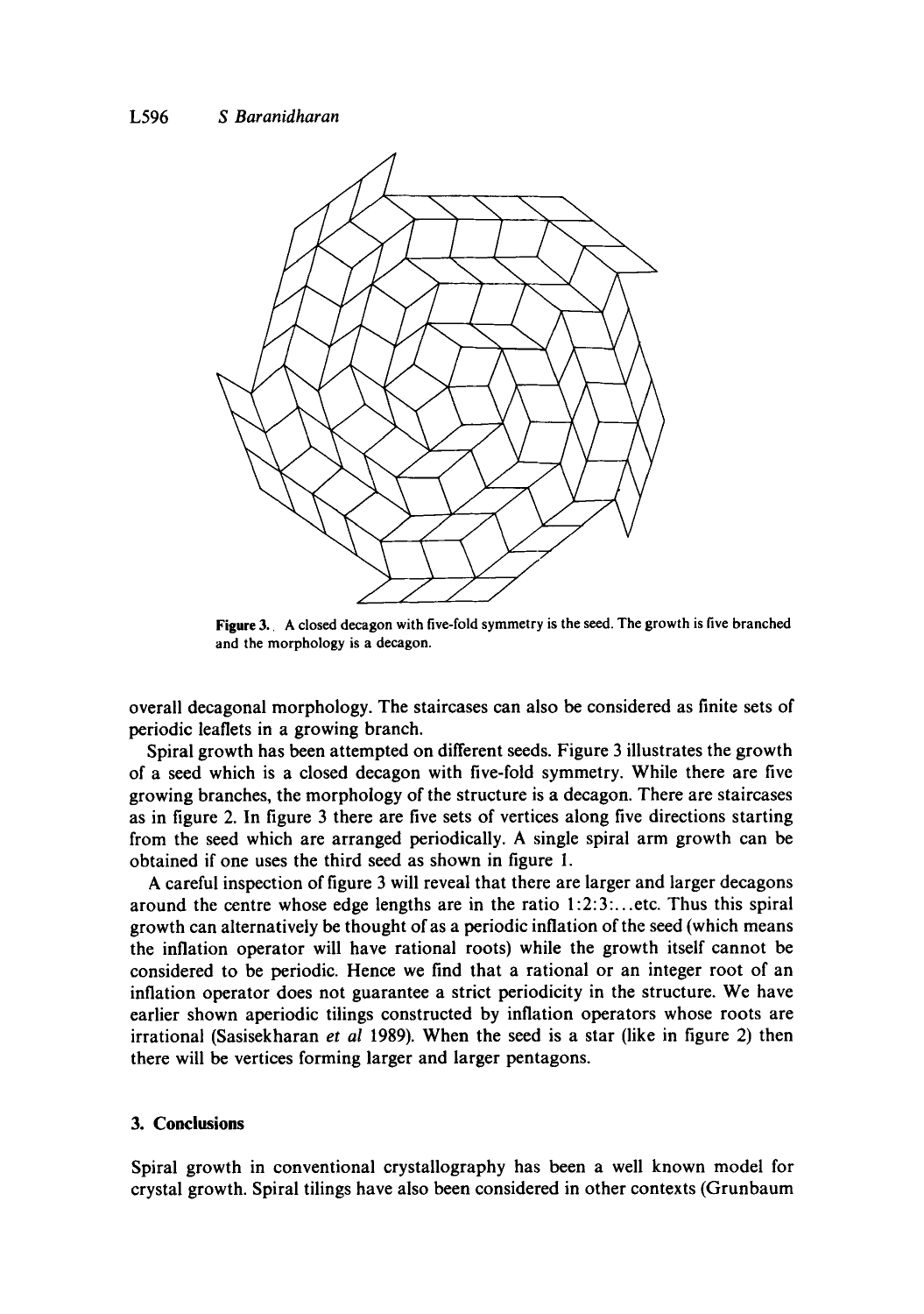and Shepherd 1988). Here one should mention a few other aspects of two dimensional spiral stacking of rhombuses which could be relevant to quasicrystal growth. Spiral growth will imply a local minimization of surface free energy. From the theory of tiling models one would believe that the staircase-like local ordering (parallel and adjacent rhombuses) will contribute to the configurational entropy of the quasicrystal. A numerical simulation study assuming two different types of atoms may answer the question whether the contribution from this entropy of mixing is significant. Spiral tilings will result in well defined morphologies and staircase-like features. Such staircases have indeed been observed recently by Chen *et al* (1990). They made these observations while studying an unannealed AI-Cu-Co decagonal phase using high resolution electron microscopy and disagreed with the simple Penrose tiling model for quasicrystals at the microscopic level. In three dimensions a spiral or helical growth of rhombohedra can be implanted into the existing models for quasicrystals. The formation of quasi-icosahedral spiral shapes in carbon particles during growth has been recently found in micrographs by Kroto and Mckay (1988) and their models in three dimensions possessed both icosahedral and helical features.

#### **Acknowledgements**

The encouragement and guidance of Prof E S R Gopal is gratefully acknowledged. This work is an outcome of a study based on the original remark by Prof V Sasisekharan on spiral structures in Physics and Biology. The discussions with Prof S Ranganathan have been fruitful. This letter is a part of a work on aperiodic tilings and quasicrystals funded by the Department of Science and Technology, Government of India.

#### **References**

Anantharaman T R 1989 *Curt. Sci. 58* 1067 Bergman G, Waugh J L T and Pauling L 1957 *Acta Crystallogr.* 10 254 Bursill L A, Lin J P and Xudong F 1987 *Mod. Phys. Letr* 5&6 195 Cahn J W, Gratias D and Shechtman D 1986 *Nature (London)* 319 102 Carr M J 1985 *J. Appl. Phys.* 59 1063 Chen H, Burkov S E, He Y, Poon S J and Shiflet G J 1990 *Phys. Rev. Letr* 65 72 Dubost B, Lang J M, Tanaka M, Sainfort P and Audier M 1986 *Nature (London)* 324 48 Elser V 1987 *Acta Crystallogr.* A42 36 Field R D and Fraser H L 1985 *Mater. Sci. Eng. 68* L17 Grunbaum B and Shepherd G C 1988 Tilings and Patterns (New York: Freeman) Janot Ch and Dubois J M 1988 *Quasicrystalline materials* (Singapore: World Scientific) Jaric M V 1986 *Phys. Rev.* B34 4685 Ingersent K and Steinhardt P J 1989 *Phys. Rev.* B39 980 Khan Y and Wibbeke H 1988 *J. Mater. Sci. Lett.* 7 314 Kortan A R, Chen H S, Parsey J M Jr and Kimerling L C 1989a J. Mater. Sci. 24 1999 Kortan A R, Thiel F A, Chen H S, Tsai A P, Inoue A and Masumoto T 1989b *Phys. Rev. 1140* 9397 Kramer P and Neff R 1984 *Acta Crystallogr.* A40 580 Kroto H W and Mckay K 1988 *Nature (London)* 331 328 Levine D and Steinhardt P J 1984 *Phys. Rev. Lett.* 53 2477 Mackay A L 1982 *Physica* All4 609 Ohashi W and Spaepen F 1987 *Nature (London)* 330 555